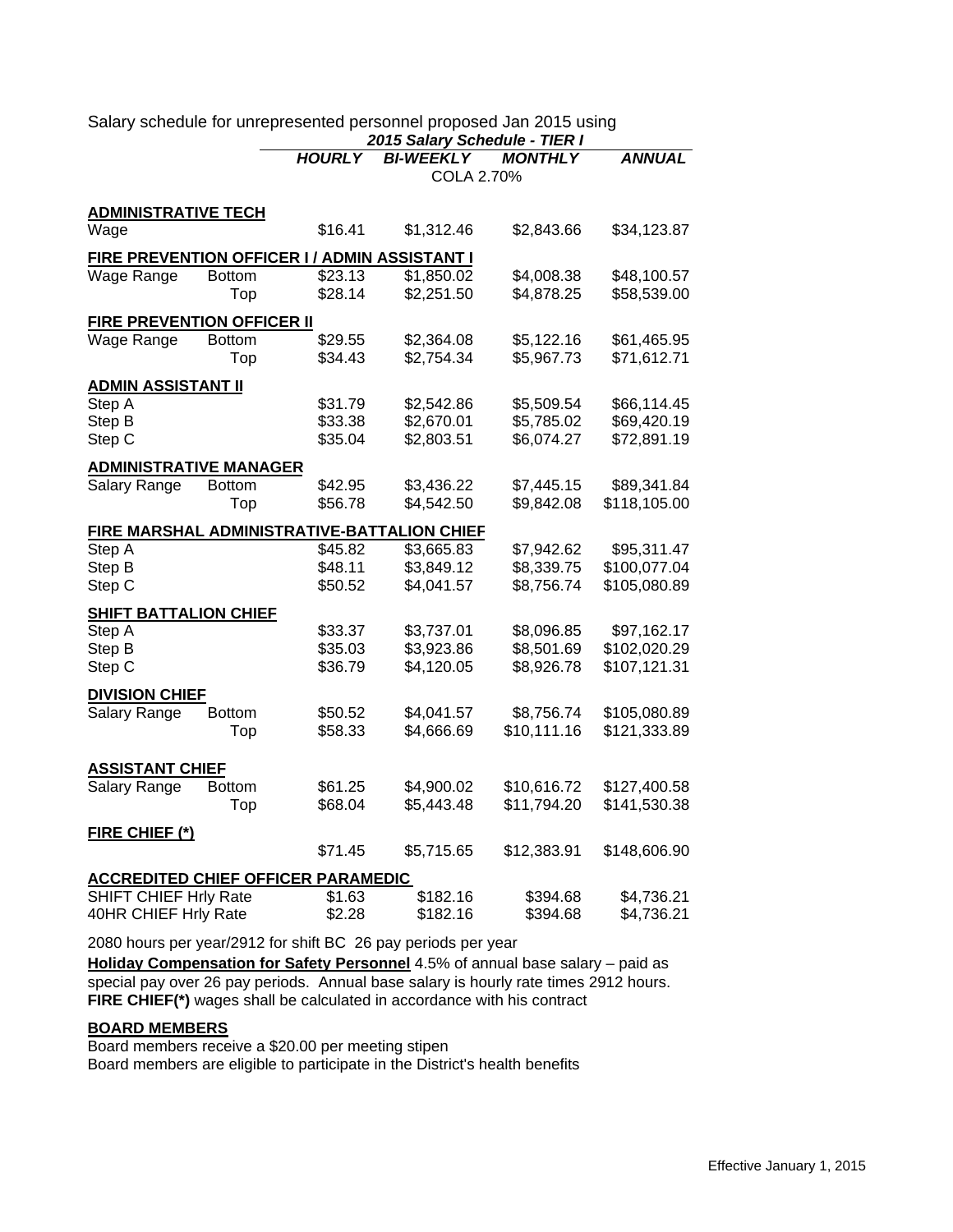|                                               |               | <b>HOURLY</b> | <b>BI-WEEKLY</b>                                   | <b>MONTHLY</b> | <b>ANNUAL</b> |
|-----------------------------------------------|---------------|---------------|----------------------------------------------------|----------------|---------------|
|                                               |               |               | COLA 2.70%                                         |                |               |
| <b>ADMINISTRATIVE TECH</b>                    |               |               |                                                    |                |               |
| Wage                                          |               | \$16.25       | \$1,299.84                                         | \$2,816.31     | \$33,795.76   |
| FIRE PREVENTION OFFICER I / ADMIN ASSISTANT I |               |               |                                                    |                |               |
| Step A                                        |               | \$22.90       | \$1,831.71                                         | \$3,968.69     | \$47,624.33   |
| Step B                                        |               | \$25.19       | \$2,014.88                                         | \$4,365.56     | \$52,386.76   |
| Step C                                        |               | \$27.87       | \$2,229.21                                         | \$4,829.95     | \$57,959.40   |
| FIRE PREVENTION OFFICER II                    |               |               |                                                    |                |               |
| Step A                                        |               | \$29.26       | \$2,340.67                                         | \$5,071.45     | \$60,857.38   |
| Step B                                        |               | \$31.60       | \$2,527.92                                         | \$5,477.16     | \$65,725.97   |
| Step C                                        |               | \$34.09       | \$2,727.06                                         | \$5,908.64     | \$70,903.67   |
| <b>ADMIN ASSISTANT II</b>                     |               |               |                                                    |                |               |
| Salary Range                                  | <b>Bottom</b> | \$29.26       | \$2,340.67                                         | \$5,071.45     | \$60,857.38   |
|                                               | Top           | \$34.09       | \$2,727.06                                         | \$5,908.64     | \$70,903.67   |
| <b>ADMINISTRATIVE MANAGER</b>                 |               |               |                                                    |                |               |
| Salary Range                                  | <b>Bottom</b> | \$42.54       | \$3,403.18                                         | \$7,373.57     | \$88,482.78   |
|                                               | Top           | \$56.27       | \$4,501.42                                         | \$9,753.08     | \$117,036.92  |
|                                               |               |               | <b>FIRE MARSHAL ADMINISTRATIVE-BATTALION CHIEF</b> |                |               |
| Step A                                        |               | \$45.38       | \$3,630.58                                         | \$7,866.25     | \$94,395.01   |
| Step B                                        |               | \$47.65       | \$3,812.11                                         | \$8,259.56     | \$99,114.76   |
| Step C                                        |               | \$50.03       | \$4,002.71                                         | \$8,672.54     | \$104,070.50  |
| <b>SHIFT BATTALION CHIEF</b>                  |               |               |                                                    |                |               |
| Step A                                        |               | \$33.05       | \$3,701.42                                         | \$8,019.74     | \$96,236.82   |
| Step B                                        |               | \$34.70       | \$3,886.49                                         | \$8,420.72     | \$101,048.67  |
| Step C                                        |               | \$36.44       | \$4,080.81                                         | \$8,841.76     | \$106,101.10  |
| <b>DIVISION CHIEF</b>                         |               |               |                                                    |                |               |
| Salary Range                                  | <b>Bottom</b> | \$50.03       | \$4,002.71                                         | \$8,672.54     | \$104,070.50  |
|                                               | Top           | \$57.82       | \$4,625.61                                         | \$10,022.15    | \$120,265.81  |
| <b>ASSISTANT CHIEF</b>                        |               |               |                                                    |                |               |
| Salary Range                                  | <b>Bottom</b> | \$60.71       | \$4,856.89                                         | \$10,523.26    | \$126,279.10  |
|                                               | Top           | \$67.50       | \$5,400.03                                         | \$11,700.06    | \$140,400.68  |
| FIRE CHIEF (*)                                |               |               |                                                    |                |               |
|                                               |               | \$71.45       | \$5,715.65                                         | \$12,383.91    | \$148,606.90  |
| <b>ACCREDITED CHIEF OFFICER PARAMEDIC</b>     |               |               |                                                    |                |               |
| SHIFT CHIEF Hrly Rate                         |               | \$1.61        | \$180.43                                           | \$390.93       | \$4,691.10    |
| 40HR CHIEF Hrly Rate                          |               | \$2.26        | \$180.43                                           | \$390.93       | \$4,691.10    |

Salary schedule for unrepresented personnel proposed Jan 2015 using *2015 Salary Schedule - TIER II*

2080 hours per year/2912 for shift BC 26 pay periods per year

**FIRE CHIEF(\*)** wages shall be calculated in accordance with his contract **Holiday Compensation for Safety Personnel** 4.5% of annual base salary – paid as special pay over 26 pay periods. Annual base salary is hourly rate times 2912 hours.

## **BOARD MEMBERS**

Board members receive a \$20.00 per meeting stipen